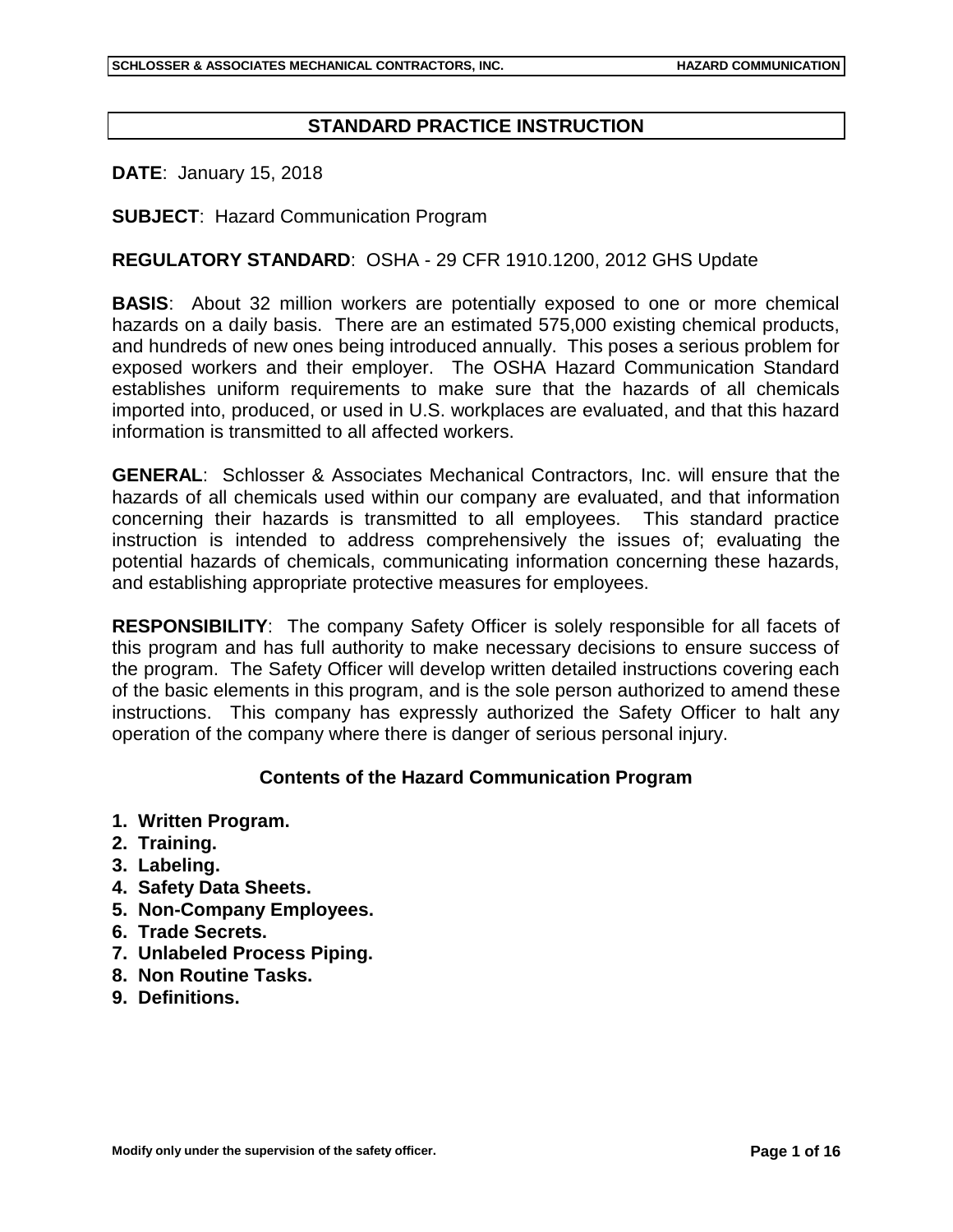# **Schlosser & Associates Mechanical Contractors, Inc. Hazard Communication Program**

**1. Written Program.** This standard practice instruction will be maintained in accordance with 29 CFR 1910.1200 and updated as required. Where no update is required this document will be reviewed annually. Effective implementation of this program requires support from all levels of management within this company. This written program will be communicated to all personnel that are affected by it. It encompasses the total workplace, regardless of number of workers employed or the number of work shifts. It is designed to establish clear goals, and objectives. Schlosser & Associates Mechanical Contractors, Inc. shall:

1.1 Annually review and revise this written hazard communication program based on company operational requirements or, as required by the OSHA Hazard Communication Standard.

1.2 Provide a program for proper labeling of containers, describe other needed forms of warning, and detail the use and purpose Safety Data Sheets (SDS). Describe how employee information and training requirements will be met, to include the following:

1.2.1 Generate a list of the hazardous chemicals known to be present in the workplace using an identity that is referenced from the appropriate Safety Data Sheet. This list will be available to all employees, and located as a minimum in the office and each jobsite. **NOTE: Maryland law requires company information (address, phone number, contact) be maintained on the chemical inventory.**

1.2.2 Detail the method Schlosser & Associates Mechanical Contractors, Inc. will use to inform employees of the hazards of non-routine tasks. Immediate supervisors of affected employees will oversee this requirement. The Safety Officer may be consulted to provide any task hazard analysis assistance required.

1.2.3 The hazards associated with chemicals contained in process or facility piping routed through their work area. Immediate supervisors of affected employees will oversee this requirement. The Safety Officer may be consulted to provide any hazard analysis assistance required. Any unlabeled pipes in their work areas must be immediately reported for labeling.

1.2.4 The methods Schlosser & Associates Mechanical Contractors, Inc. will use to inform employee(s) of any precautionary measures that need to be taken to protect employees during normal operating conditions and in foreseeable emergencies. Immediate supervisors of affected employees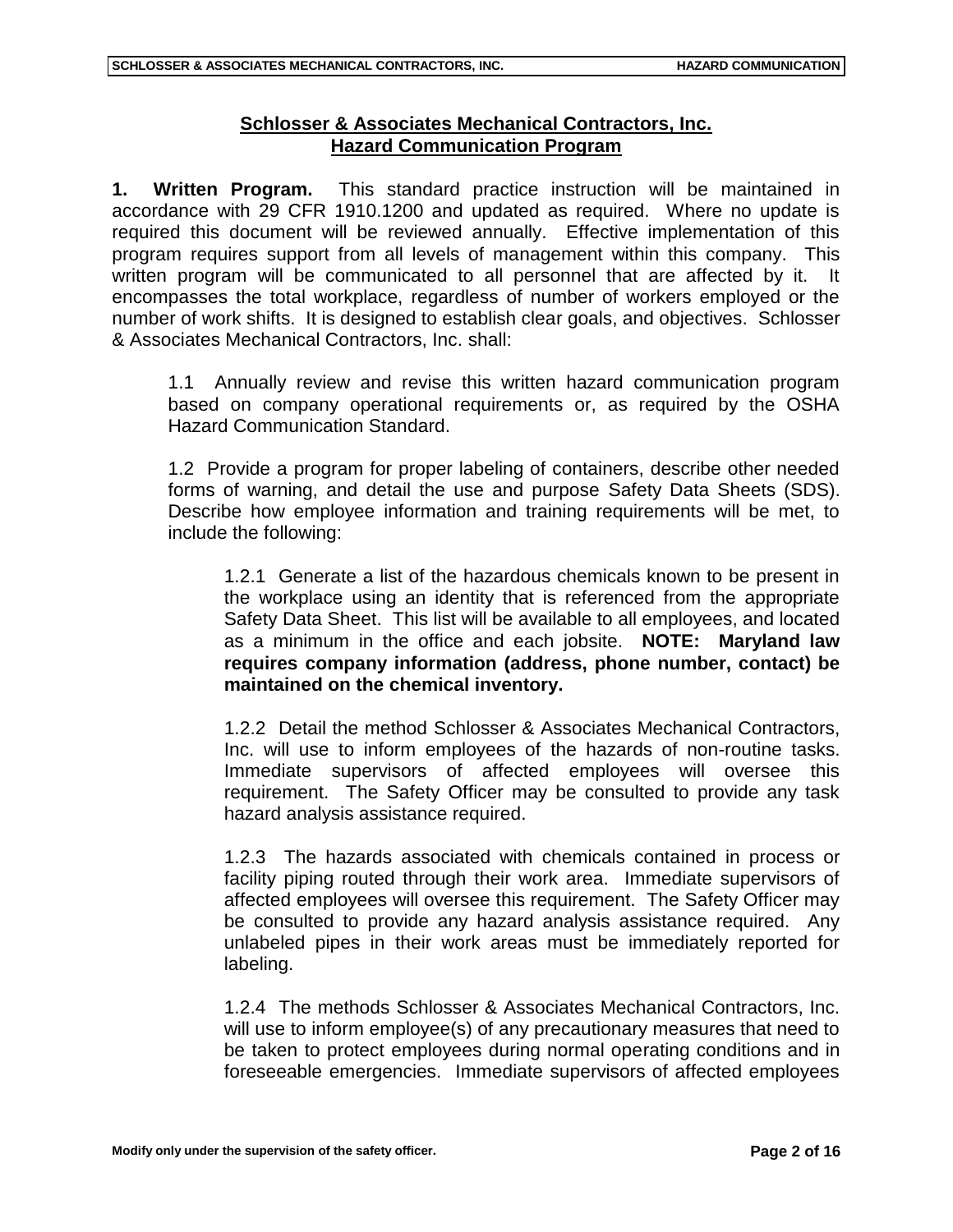will oversee this requirement. The Safety Officer may be consulted to provide any task hazard analysis assistance required.

1.2.5 Schlosser & Associates Mechanical Contractors, Inc. shall make the written hazard communication program available to all employees, during each work shift.

**2. Training Program.** Schlosser & Associates Mechanical Contractors, Inc. shall provide employees with information and training on hazardous chemicals in their work area at the time of their initial assignment, annually, and whenever a new chemical is introduced into their work area that could present a potential hazard.

2.1 Information. Employees shall be informed of:

2.1.1 Any operations in their work area where hazardous chemicals are present.

2.1.2 The location and availability of the written hazard communication program, including a list(s) of hazardous chemicals used, and the associated Safety Data Sheet (SDS). This information will be:

- Located at individual jobsites. All employees will have access to this location and materials during each shift. A chemical list will be provided.

2.2 Training. Employee hazard communication training at Schlosser & Associates Mechanical Contractors, Inc. shall be conducted annually. This training will be conducted by an approved training instructor. Newly hired personnel will be briefed on the general requirements of the OSHA hazard communication standard by the Safety Officer, as well as duty specific hazards by their immediate supervisor before they begin any duties within the department. This training will include at least the following:

2.2.1 Methods (subjective and objective) that may be used to detect the presence or release of a hazardous chemical in the work area. This will include; any monitoring conducted by Schlosser & Associates Mechanical Contractors, Inc., continuous monitoring devices, visual appearance, or odor of hazardous chemicals when being released, etc. Safety Data Sheets (SDS) will be used augment this requirement where ever possible.

2.2.2 The physical and health hazards of the chemicals present in the work area (SDS).

2.2.3 The measures employees can take to protect themselves from these hazards. Specific procedures Schlosser & Associates Mechanical Contractors, Inc. has implemented to protect employees from exposure to hazardous chemicals, to include; appropriate work practices, Standard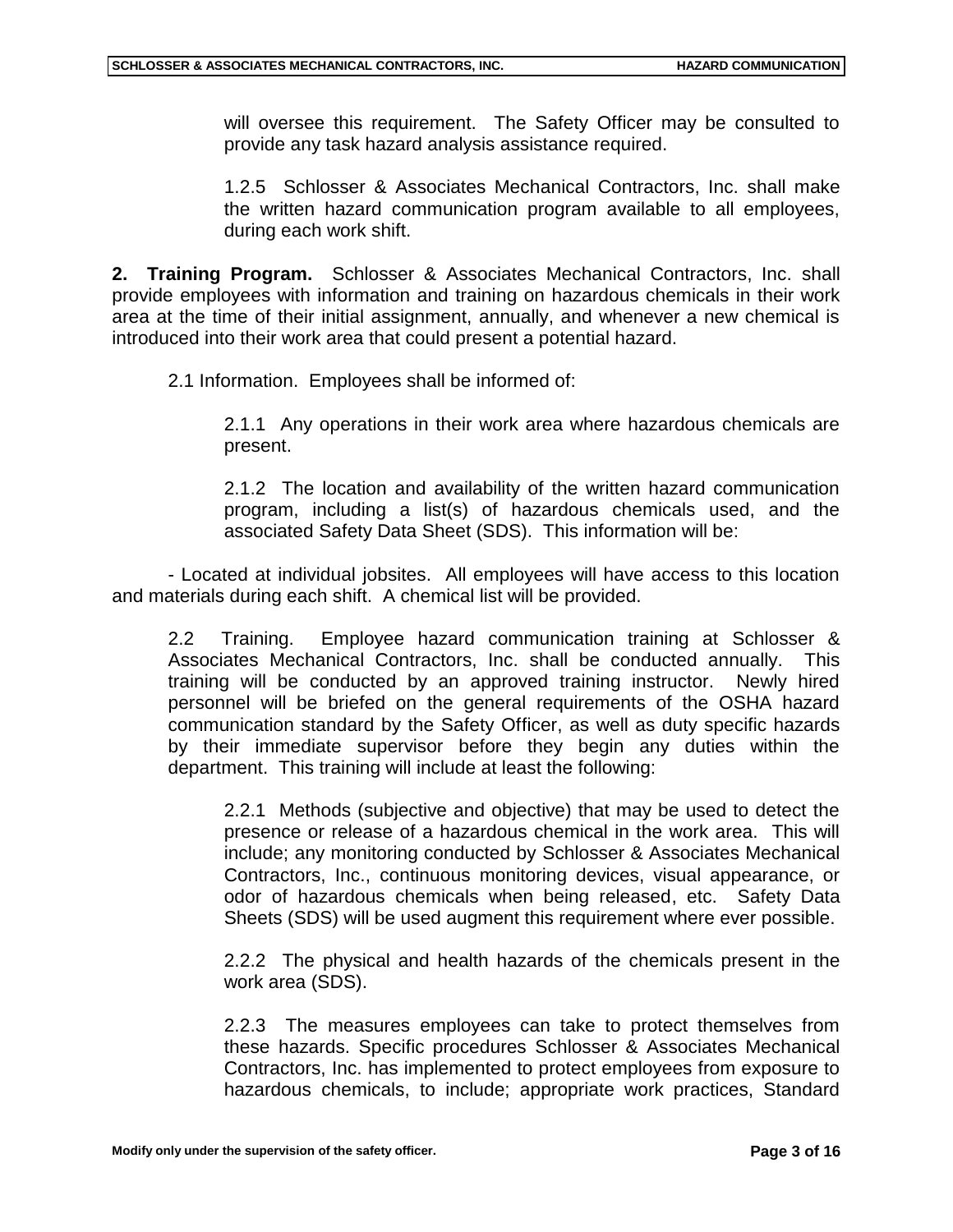Practice Instructions, emergency procedures, and personal protective equipment.

2.2.4 An explanation of the labeling system used at Schlosser & Associates Mechanical Contractors, Inc., the Safety Data Sheet, and how employees can obtain and use the appropriate hazard information. This will include GHS requirements such as pictograms, etc.

2.2.5 The chemical (formal) and common name(s) of products used, and all ingredients which have been determined to be health hazards.

2.2.6 Physical and chemical characteristics of the hazardous chemical including, vapor pressure, and flash point.

2.2.7 The physical hazards of the hazardous chemical, including the potential for fire, explosion, and reactivity.

2.2.8 The health hazards of the hazardous chemical, including signs and symptoms of exposure, and any medical conditions which are generally recognized as being aggravated by exposure to the chemical.

2.2.9 The primary route(s) of entry; inhalation, absorption, ingestion, injection, and target organs.

2.2.10 The OSHA permissible exposure limit, ACGIH Threshold Limit Value, including any other exposure limit used or recommended by the chemical manufacturer.

2.2.11 Whether the hazardous chemical has been found to be a potential carcinogen by the International Agency for Research on Cancer (IARC).

2.2.12 Any generally applicable precautions for safe handling and use which are known including appropriate hygienic practices, protective measures during repair and maintenance of contaminated equipment, and procedures for clean-up of spills and leaks.

2.2.13 Any generally applicable control measures which are known appropriate engineering controls, work practices, or personal protective equipment.

2.2.14 Emergency and first aid procedures.

2.2.15 How to determine the date of preparation of the Safety Data Sheet concerned, and or the last change to it.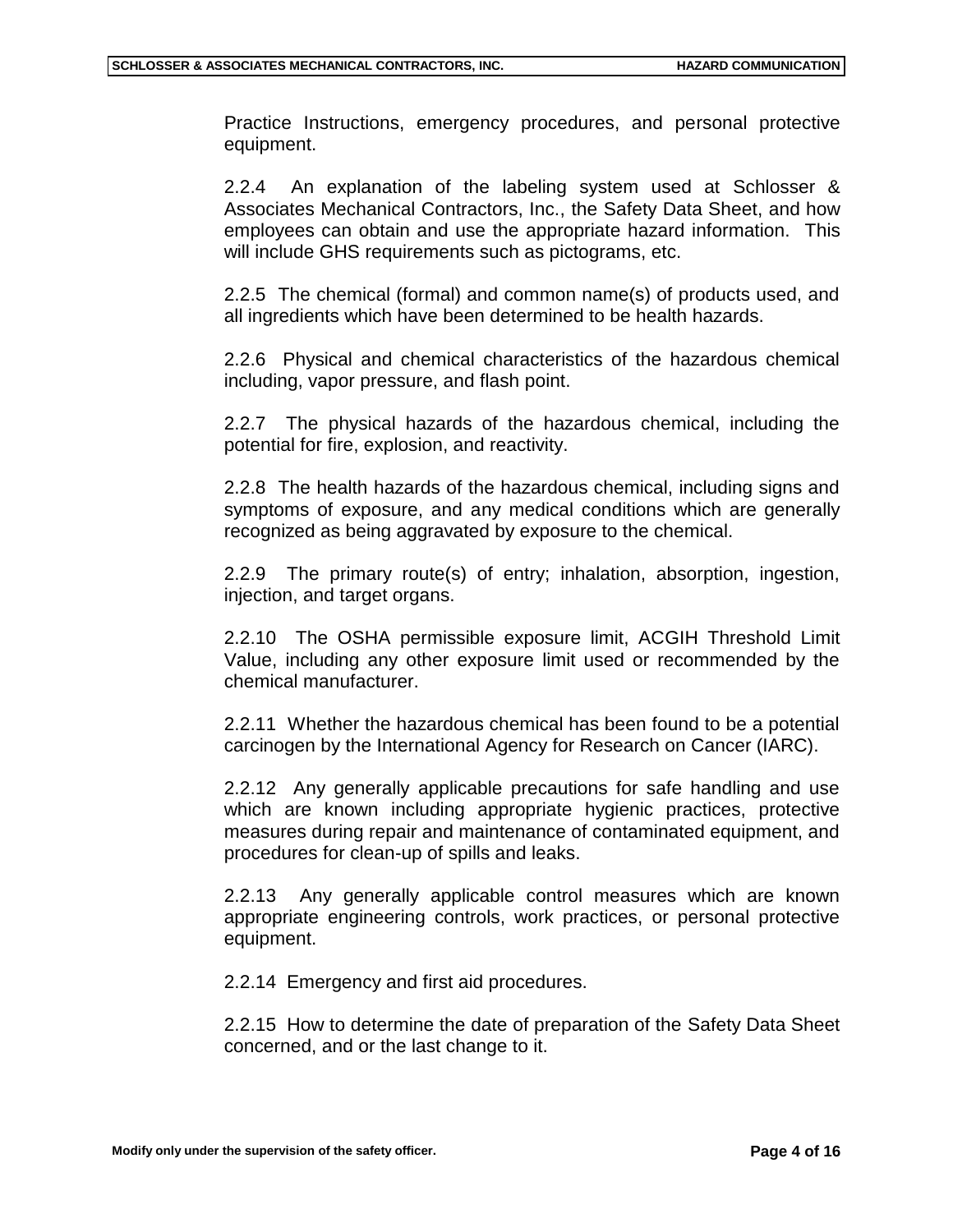2.2.16 Specific chemical identity such as the chemical name, Chemical Abstracts Service (CAS) Registry Number, synonyms, or any other information pertinent to the training session.

2.3 Documentation. All training will be documented using a standard company attendance roster. Certificates of completion will be issued to attendees. A copy of the completion certificate will be maintain as part of the employees permanent company record.

**3. Labeling Requirements**. Labeling requirements of containers of chemicals used at Schlosser & Associates Mechanical Contractors, Inc., as well as of containers of chemicals and hazardous materials being shipped off site. The following procedures apply:

3.1 Unmarked Containers. No unmarked container containing chemicals may be used in conjunction with any duties or operations at Schlosser & Associates Mechanical Contractors, Inc.; unless the container is a **portable** container in the control of a specific person for their immediate use. **Container** means any bag, barrel, bottle, box, can, cylinder, drum, reaction vessel, storage tank, or the like that contains a hazardous chemical. For purposes of this standard practice instruction, pipes or piping systems, and engines, fuel tanks, or other operating systems in a vehicle, are not considered to be containers. **Immediate use** means that the hazardous chemical will be under the control of and used only by the person who transfers it from a labeled container and only within the work shift in which it is transferred.

3.2 Container Labeling. Schlosser & Associates Mechanical Contractors, Inc. will maintain and provide a container labeling kit to any employee requesting its use. Employees shall ensure that labels on incoming containers of hazardous chemicals are not removed or defaced. Containers containing hazardous chemicals will be properly disposed of and the labels defaced after use. Once they are emptied, chemical containers can never be used in the place of any other container (for example, trash receptacles).

3.3 Label Information for a single chemical (non-mixture). Schlosser & Associates Mechanical Contractors, Inc. will provide the appropriate pictogram, as necessary. The SDS will be consulted first to determine labeling requirements. The label as a minimum will contain:

- The information specified under paragraphs (f)(1)(i) through (v) of 29CFR1910.1200 for labels on shipped containers; or,

- Product identifier and words, pictures, symbols, or combination thereof, which provide at least general information regarding the hazards of the chemicals, and which, in conjunction with the other information immediately available to employees under the hazard communication program, will provide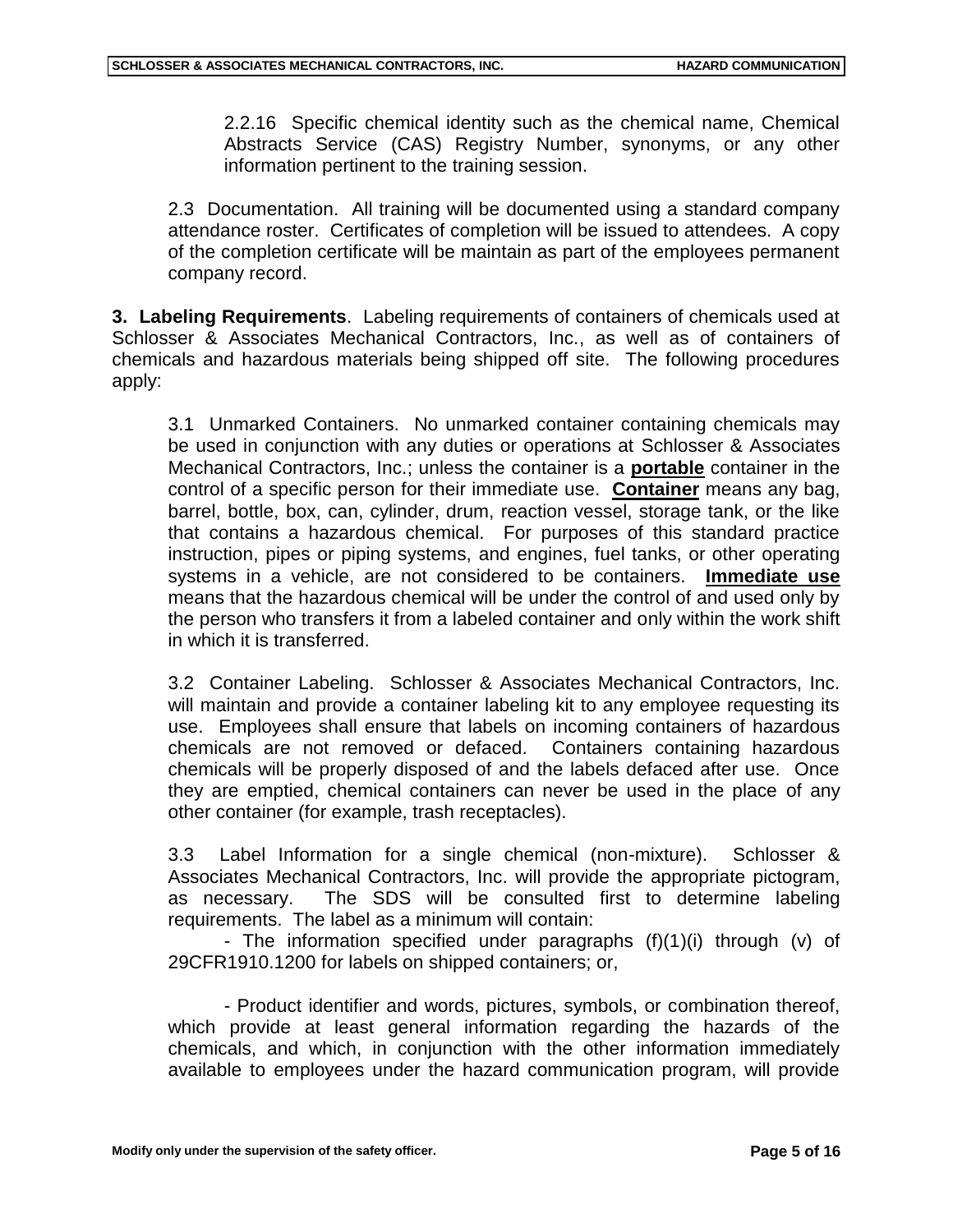employees with the specific information regarding the physical and health hazards of the hazardous chemical.

- Signs, placards, process sheets, batch tickets, operating procedures, or other such written materials in lieu of affixing labels to individual stationary process containers may be used, as long as the alternative method identifies the containers to which it is applicable and conveys the information required by paragraph (f)(6) of 29CFR1910.1200 to be on a label. This employer shall ensure the written materials are readily accessible to the employees in their work area throughout each work shift.

3.4 Label Information (mixtures). Schlosser & Associates Mechanical Contractors, Inc. will provide the appropriate hazard rating and chemical data to label containers. The SDS's of the chemicals used to create the mixture will be consulted first to determine labeling requirements, see para 3.3.

3.4.1 If a mixture has been tested by an approved laboratory as a whole to determine its hazardous characteristics, the results of such testing shall be used to determine whether the mixture is hazardous and to provide the appropriate labeling information.

3.4.2 If a mixture has not been tested as a whole to determine whether the mixture is a health hazard, the mixture shall be assumed to present the same health hazards as do the components which comprise one percent (by weight or volume) or greater of the mixture. Scientifically valid data such as that provided on the SDS to evaluate the physical hazard potential of the mixture must be used. The Safety Officer may be consulted to provide any hazard analysis assistance required.

3.5 Where Labels are not required. Questions concerning any of the exceptions listed below should be directed to the Safety Officer for clarification. Schlosser & Associates Mechanical Contractors, Inc. generally should not be affected by these requirements, however they are provided for information and because they are included in the Hazard Communication Standard. The Hazard Communication Standard does not require labeling of the following chemicals:

3.5.1 Any pesticide as such term is defined in the Federal Insecticide, Fungicide, and Rodenticide Act (7 U.S.C. 136 et seq.), when subject to the labeling requirements of that Act and labeling regulations issued under that Act by the Environmental Protection Agency.

3.5.2 Any food, food additive, color additive, drug, cosmetic, or medical or veterinary device, including materials intended for use as ingredients in such products (e.g. flavors and fragrances), as such terms are defined in the Federal Food, Drug, and Cosmetic Act (21 U.S.C. 301 et seq.) and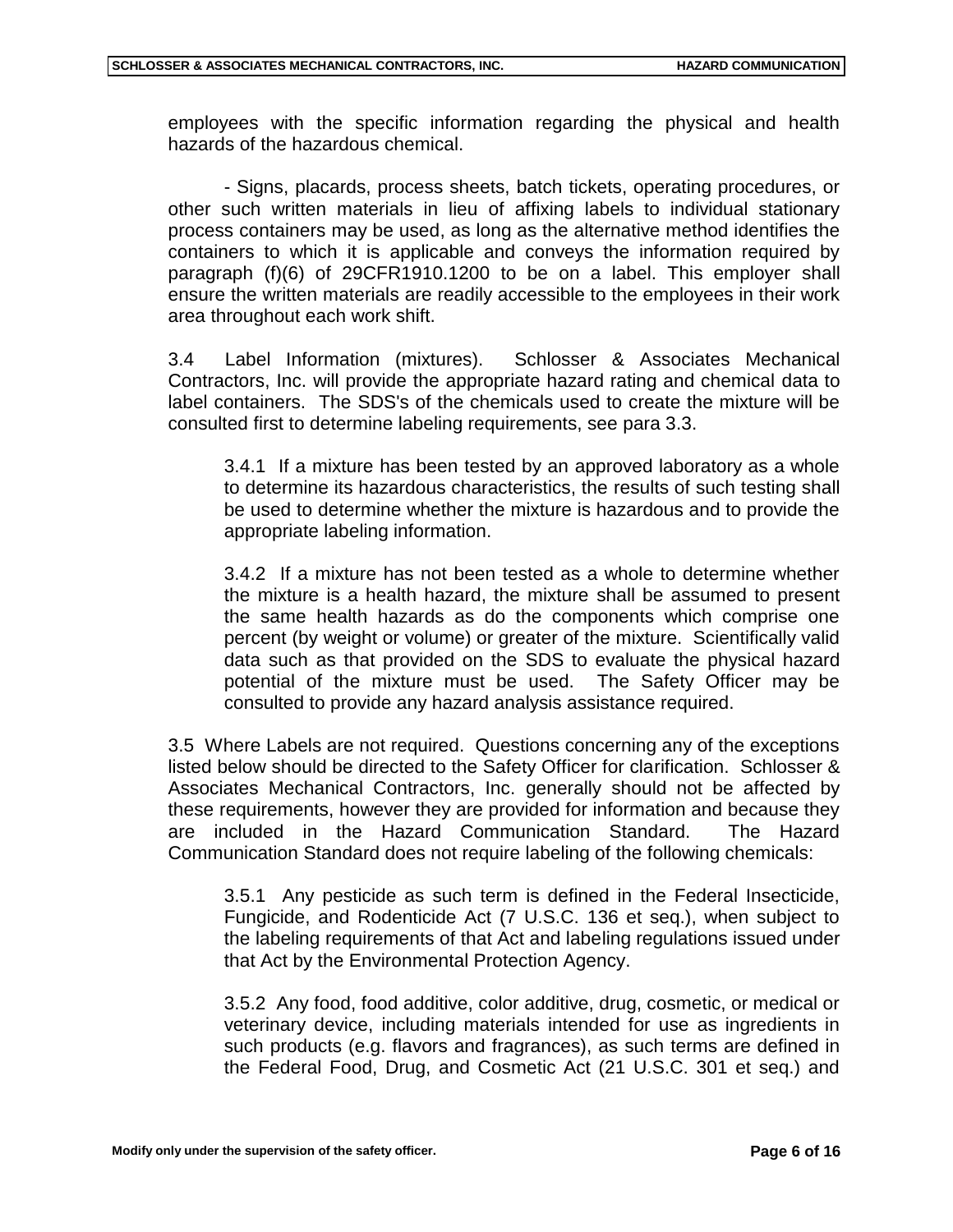regulations issued under that Act, when they are subject to the labeling requirements under that Act by the Food and Drug Administration;

3.5.3 Any distilled spirits (beverage alcohols), wine, or malt beverage intended for nonindustrial use, as such terms are defined in the Federal Alcohol Administration Act (27 U.S.C. 201 et seq.) and regulations issued under that Act, when subject to the labeling requirements of that Act and labeling regulations issued under that Act by the Bureau of Alcohol Tobacco, and Firearms.

3.5.4 Any consumer product or hazardous substance as those terms are defined in the Consumer Product Safety Act (15 U.S.C. 2051 et seq.) and Federal Hazardous Substances Act (15 U.S.C. 1261 et seq.) respectively, when subject to a consumer product safety standard or labeling requirement of those Acts, or regulations issued under those Acts by the Consumer Product Safety Commission.

3.6 Labeling of containers of chemicals and hazardous materials being shipped off site designated as hazardous waste**.** Where these materials are classified as hazardous waste they fall under the Solid Waste Disposal Act, as amended by the Resource Conservation and Recovery Act of 1976, as amended (42 U.S.C. 6901 et seq.), and the provisions of 40 CFR. And as such will be subject to regulations issued under that Act by the Environmental Protection Agency. Consult with the Safety and Environmental Administrator where this determination is unclear or assistance is required.

### **4. Evaluation and Distribution of Safety Data Sheets to Employees.**

4.1 Schlosser & Associates Mechanical Contractors, Inc. shall maintain copies of any Safety Data Sheets that are received with incoming shipments of the sealed containers of hazardous chemicals, shall obtain a Safety Data Sheet for sealed containers of hazardous chemicals received without a Safety Data Sheet if an employee requests the Safety Data Sheet, and shall ensure that the Safety Data Sheets are readily accessible during each work shift.

4.2 Master copies of each SDS will be maintained in the office.

4.3 Right-To-Know (worker) copies will be available to all employees, and located as a minimum at each jobsite. Schlosser & Associates Mechanical Contractors, Inc. will ensure a system is in place to maintain a current set of SDS's.

4.4 SDS copies will be maintained for all chemicals abandoned for use for a period of 30 years.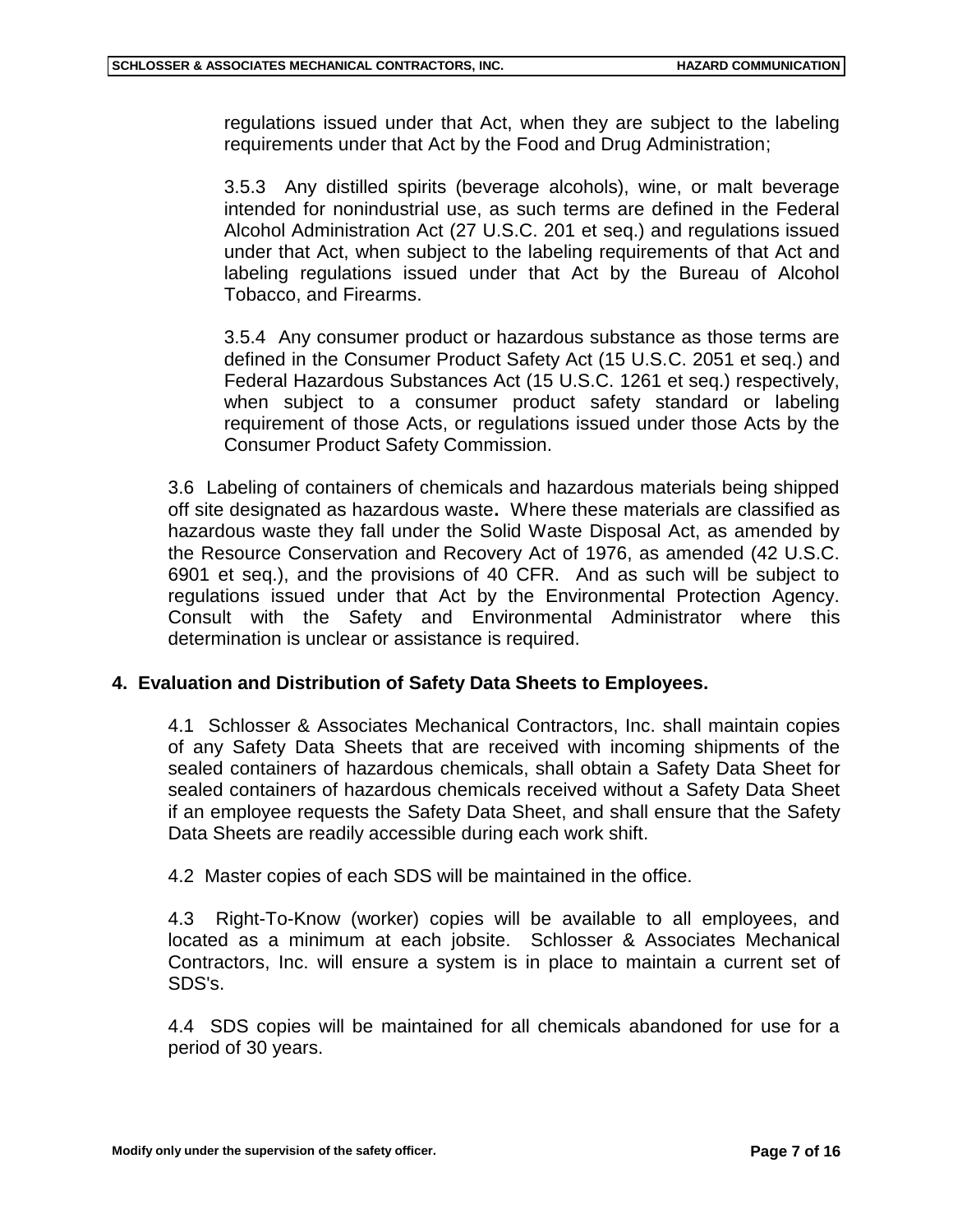4.5 SDS requests. A request letter will be forwarded to any vender who does not provide an SDS with a product received by this company. The letter will be forwarded within five days of receipt of the material. The format will be the same as the sample letter located at the back of this instruction.

4.6 Employees must be familiar with the various sections of the SDS.

| <b>Section</b> | <b>Contents</b> |
|----------------|-----------------|
|                |                 |

| Section I           | - Product Identification                                       |
|---------------------|----------------------------------------------------------------|
| Section II          | - Hazard(s) Identification                                     |
| Section III         | - Composition/Information on Ingredients                       |
| Section IV          | - First Aid Measures                                           |
| Section V           | - Fire-Fighting Measures                                       |
| Section VI          | - Accidential Release Measures                                 |
| Section VII         | - Handling & Storage                                           |
| Section VIII        | - Exposure Controls/Personal Protection Info                   |
| Section IX          | - Physical & Chemical Properties                               |
| Section X           | - Stability & Reactivity                                       |
| <b>Section XI</b>   | - Toxicological Information                                    |
| Section XII         | - Ecological Information                                       |
| <b>Section XIII</b> | - Disposal Considerations                                      |
| <b>Section XIV</b>  | - Transport Information                                        |
| <b>Section XV</b>   | - Regulatory Information                                       |
| Section XVI         | - Other Information, including date of preparation or revision |

**5. Non-Company Employees Program**. Visitors, Contract Employees, Contractor Personnel, Host Facilities and In-House Representatives. The principle company escort or contact will advise visitors, contract employees, contractor personnel, and inhouse representatives of any chemical hazards that may be encountered in the normal course of their work on the premises, the labeling system in use, the protective measures to be taken, the safe handling procedures to be used, and availability of SDS's. Any host facility and any sub-contractor bringing chemicals on-site must provide Schlosser & Associates Mechanical Contractors, Inc. with the appropriate hazard information on these substances, including the labels used and the precautionary measures to be taken in working with these chemicals. Consult with the Safety Officer where this determination is unclear or assistance is required.

**6. Trade Secrets**. To protect trade secrets, the chemical manufacturer, importer, or employer may withhold the specific chemical identity, including the chemical name, and other specific identification of a hazardous chemical, from the Safety Data Sheet. To ensure the safety of our employees, Schlosser & Associates Mechanical Contractors, Inc. will obtain any information not shown on a SDS from a supplier, when such information is needed to determine the hazardous constituents of chemicals used within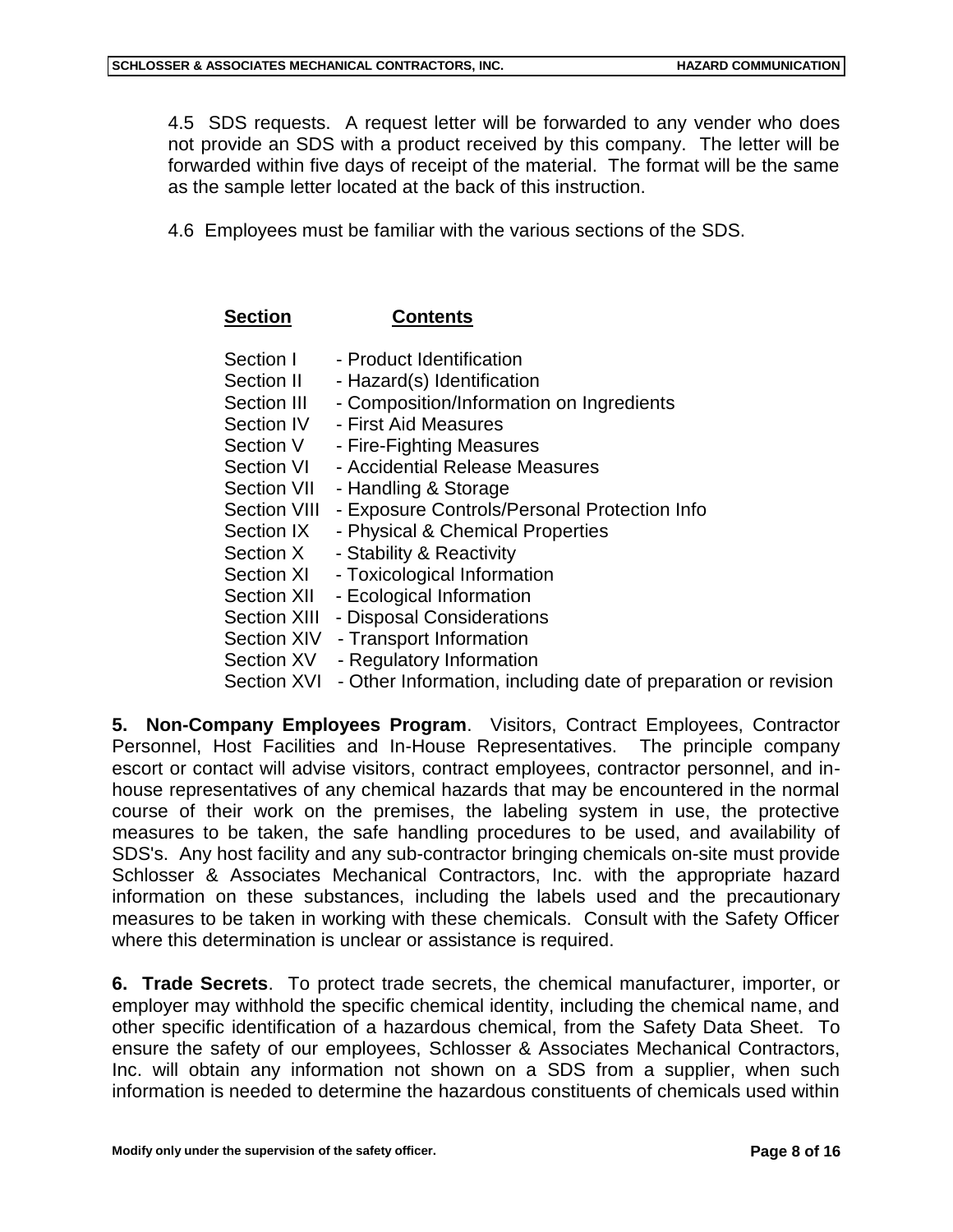our facility or by our employees. Schlosser & Associates Mechanical Contractors, Inc. employees will not use a specific chemical, if they cannot determine from the SDS (or other approved source) proper protective measures to be used. The following conditions apply:

6.1 Emergency situations. Where a treating physician or nurse determines that a medical emergency exists and the specific chemical identity of a hazardous chemical is necessary for emergency or first-aid treatment, Schlosser & Associates Mechanical Contractors, Inc. suppliers are required by law to immediately disclose the specific chemical identity of a trade secret chemical to that treating physician or nurse, regardless of the existence of a written statement of need of a confidentiality agreement.

6.2 Non-emergency situations. The following OSHA guidelines apply when requesting information designated as a trade secret from a SDS. Requesters of trade secret information will:

6.2.1 Provide the request in writing.

6.2.2 Explain in detail why the disclosure of the specific chemical identity is essential.

6.2.3 Agree (when required) in a written confidentiality agreement that the information will not be used for any purpose other than the health need(s) asserted and agree not to release the information under any circumstances other than to OSHA, as provided in 29 CFR 1910.1200.

6.2.4 Use the information for the following reasons:

6.2.4.1 To assess the hazards of the chemicals to which employees will be exposed.

6.2.4.2 To conduct or assess sampling of the workplace atmosphere to determine employee exposure levels.

6.2.4.3 To conduct pre-assignment or periodic medical surveillance of exposed employees.

6.2.4.4 To provide medical treatment to exposed employees.

6.2.4.5 To select or assess appropriate personal protective equipment for exposed employees.

6.2.4.6 To select or improve engineering controls or other protective measures for exposed employees, and to conduct studies to determine the health effects of exposure.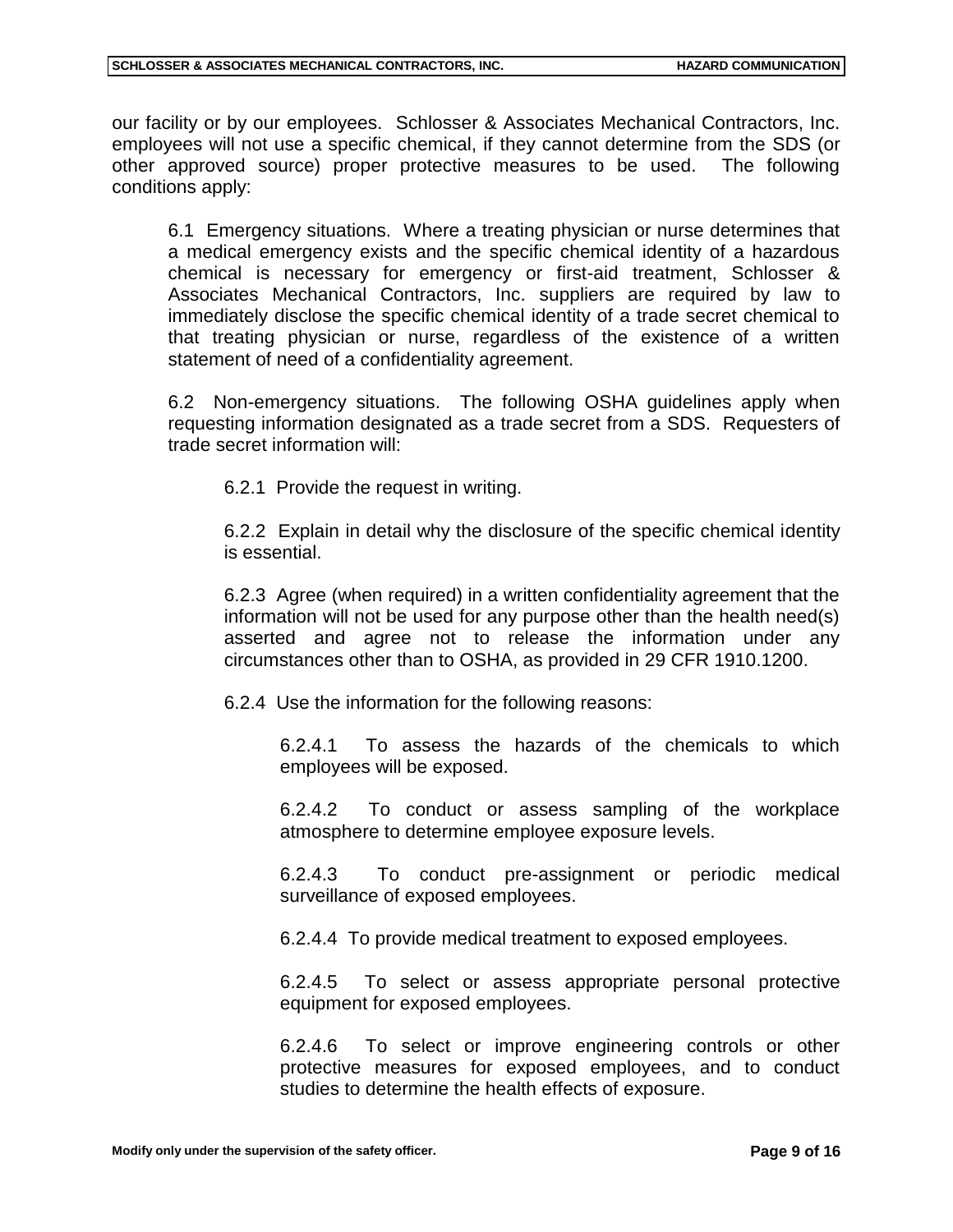**7. Unlabeled Process Piping.** Process piping containing hazardous materials will identify the material present, the direction of flow and the maximum pressure achieved in the system.

**8. Non Routine Tasks.** No employee will be allowed to perform tasks that they are not fully trained to accomplish. Non routine tasks will be evaluated prior to accomplishment of work and the related hazard(s) assessed to develop protective measures. This process will be documented on the company "non-routine assessment form".

### **9. Definitions Commonly Found in the OSHA Hazard Communication Standard or that Relate to the Contents of the Standard.**

**Article** means a manufactured item:

1. Which is formed to a specific shape or design during manufacture.

2. which has end use function(s) dependent in whole or in part upon its shape or design during end use.

3. which does not release, or otherwise result in exposure to, a hazardous chemical, under normal conditions of use.

**Assistant Secretary** means the Assistant Secretary of Labor for Occupational Safety and Health, U.S. Department of Labor, or designee.

**Chemical** means any element, chemical compound or mixture of elements and/or compounds.

**Chemical manufacturer** means an employer with a workplace where chemical(s) are produced for use or distribution.

**Chemical name** means the scientific designation of a chemical in accordance with the nomenclature system developed by the International Union of Pure and Applied Chemistry (IUPAC) or the Chemical Abstracts Service (CAS) rules of nomenclature, or a name which will clearly identify the chemical for the purpose of conducting a hazard evaluation.

**Combustible liquid** means any liquid having a flashpoint at or above 100 F (37.8 C), but below 200 F (93.3 C), except any mixture having components with flashpoints of 200 F (93.3 C), or higher, the total volume of which make up 99 percent or more of the total volume of the mixture.

**Common name** means any designation or identification such as code name, code number, trade name, brand name or generic name used to identify a chemical other than by its chemical name.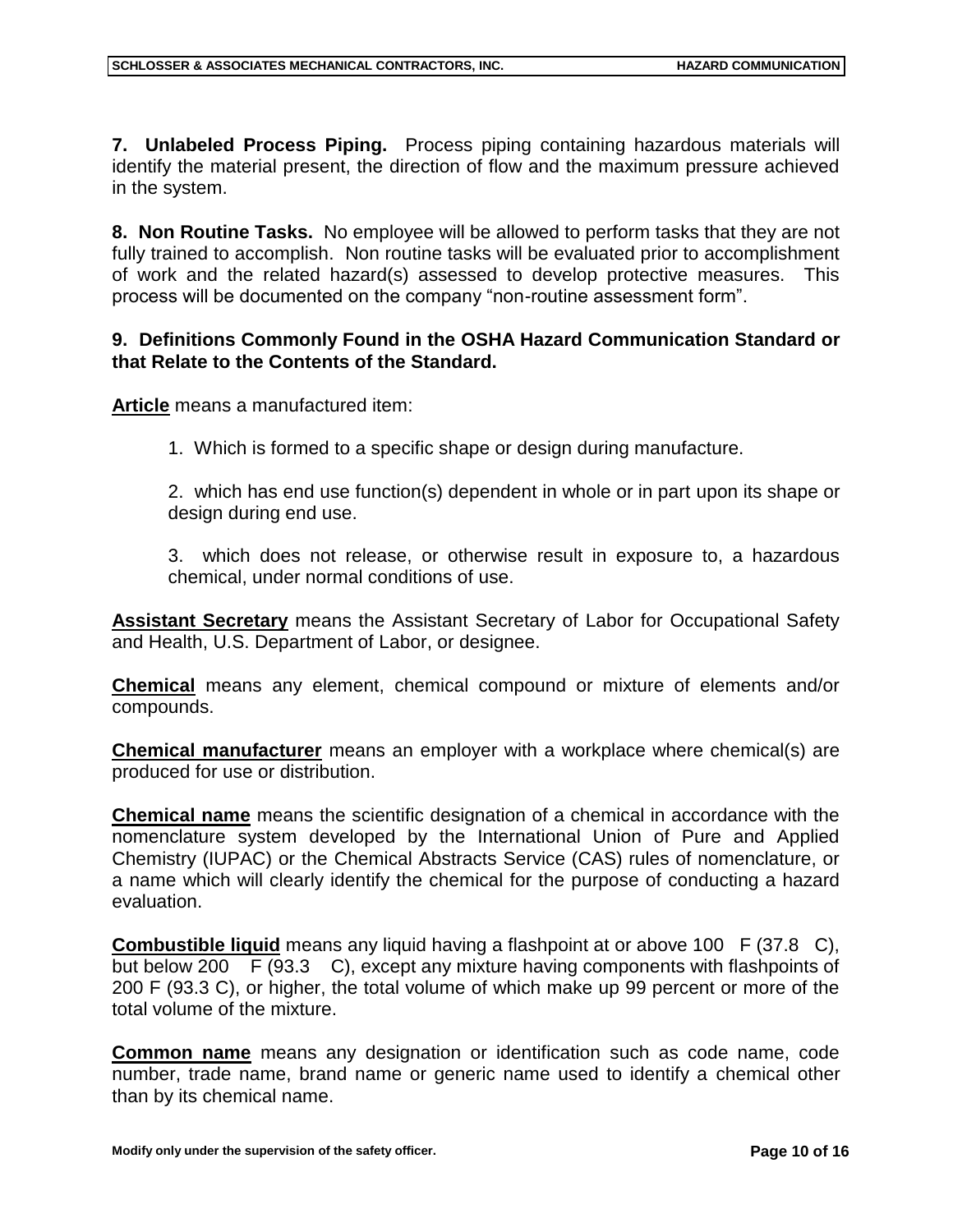#### **Compressed gas** means:

1. A gas or mixture of gases having, in a container, an absolute pressure exceeding 40 psi at 70  $\,$  F (21.1  $\,$  C); or

2. A gas or mixture of gases having, in a container, an absolute pressure exceeding 104 psi at 130 F (54.4 C) regardless of the pressure at 70 F (21.1 C); or

3. A liquid having a vapor pressure exceeding 40 psi at 100 F (37.8 C) as determined by ASTM D-323-72.

**Designated representative** means any individual or organization to whom an employee gives written authorization to exercise such employee's rights under this section. A recognized or certified collective bargaining agent shall be treated automatically as a designated representative without regard to written employee authorization.

**Director** means the Director, National Institute for Occupational Safety and Health, U.S. Department of Health and Human Services, or designee.

**Distributor** means a business, other than a chemical manufacturer or importer, which supplies hazardous chemicals to other distributors or to employers.

**Employee** means a worker who may be exposed to hazardous chemicals under normal operating conditions or in foreseeable emergencies. Workers such as office workers or bank tellers who encounter hazardous chemicals only in non-routine, isolated instances are not covered.

**Employer** means a person engaged in a business where chemicals are either used, distributed, or are produced for use or distribution, including a contractor or subcontractor.

**Explosive** means a chemical that causes a sudden, almost instantaneous release of pressure, gas, and heat when subjected to sudden shock, pressure, or high temperature.

**Exposure or exposed** means that an employee is subjected to a hazardous chemical in the course of employment through any route of entry (inhalation, ingestion, skin contact or absorption, etc.), and includes potential (e.g. accidental or possible) exposure.

**Flammable** means a chemical that falls into one of the following categories: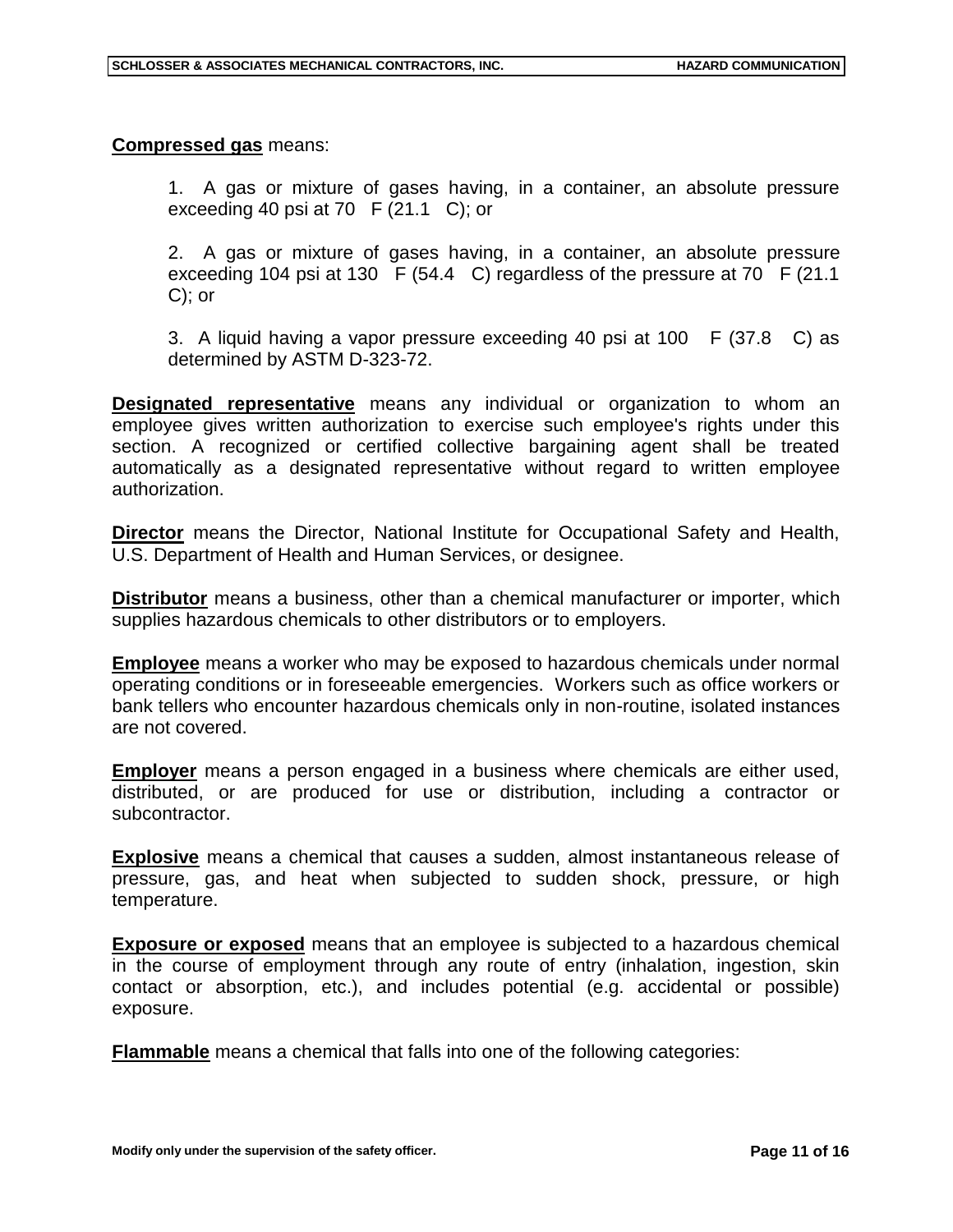1. **Aerosol**, flammable means an aerosol that, when tested by the method described in 16 CFR 1500.45, yields a flame projection exceeding 18 inches at full valve opening, or a flashback (a flame extending back to the valve) at any degree of valve opening.

#### 2. **Gas, flammable** means:

2.1 A gas that, at ambient temperature and pressure, forms a flammable mixture with air at a concentration of thirteen (13) percent by volume or less.

2.2 A gas that, at ambient temperature and pressure, forms a range of flammable mixtures with air wider than twelve (12) percent by volume, regardless of the lower limit.

2.3 Liquid, flammable means any liquid having a flashpoint below 100 F (37.8 C), except any mixture having components with flashpoints of 100 F (37.8 C) or higher, the total of which make up 99 percent or more of the total volume of the mixture.

2.4 Solid, flammable means a solid, other than a blasting agent or explosive as defined in § 190.109(a), that is liable to cause fire through friction, absorption of moisture, spontaneous chemical change, or retained heat from manufacturing or processing, or which can be ignited readily and when ignited burns so vigorously and persistently as to create a serious hazard. A chemical shall be considered to be a flammable solid if, when tested by the method described in 16 CFR 1500.44, it ignites and burns with a self-sustained flame at a rate greater than one-tenth of an inch per second along its major axis.

**Flashpoint** means the minimum temperature at which a liquid gives off a vapor in sufficient concentration to ignite when tested as follows:

1. Tagliabue Closed Tester (See American National Standard Method of Test for Flash Point by Tag Closed Tester, Z11.24-1979 (ASTM D 56-79)) for liquids with a viscosity of less than 45 Saybolt University Seconds (SUS) at 100 (37.8 C), that do not contain suspended solids and do not have a tendency to form a surface film under test; or

2. Pensky-Martens Closed Tester (See American National Standard Method of Test for Flash Point by Pensky-Martens Closed Tester, Z11.7-1979 (ASTM D 93- 79)) for liquids with a viscosity equal to or greater than 45 SUS at 100 F (37.8 C), or that contain suspended solids, or that have a tendency to form a surface film under test; or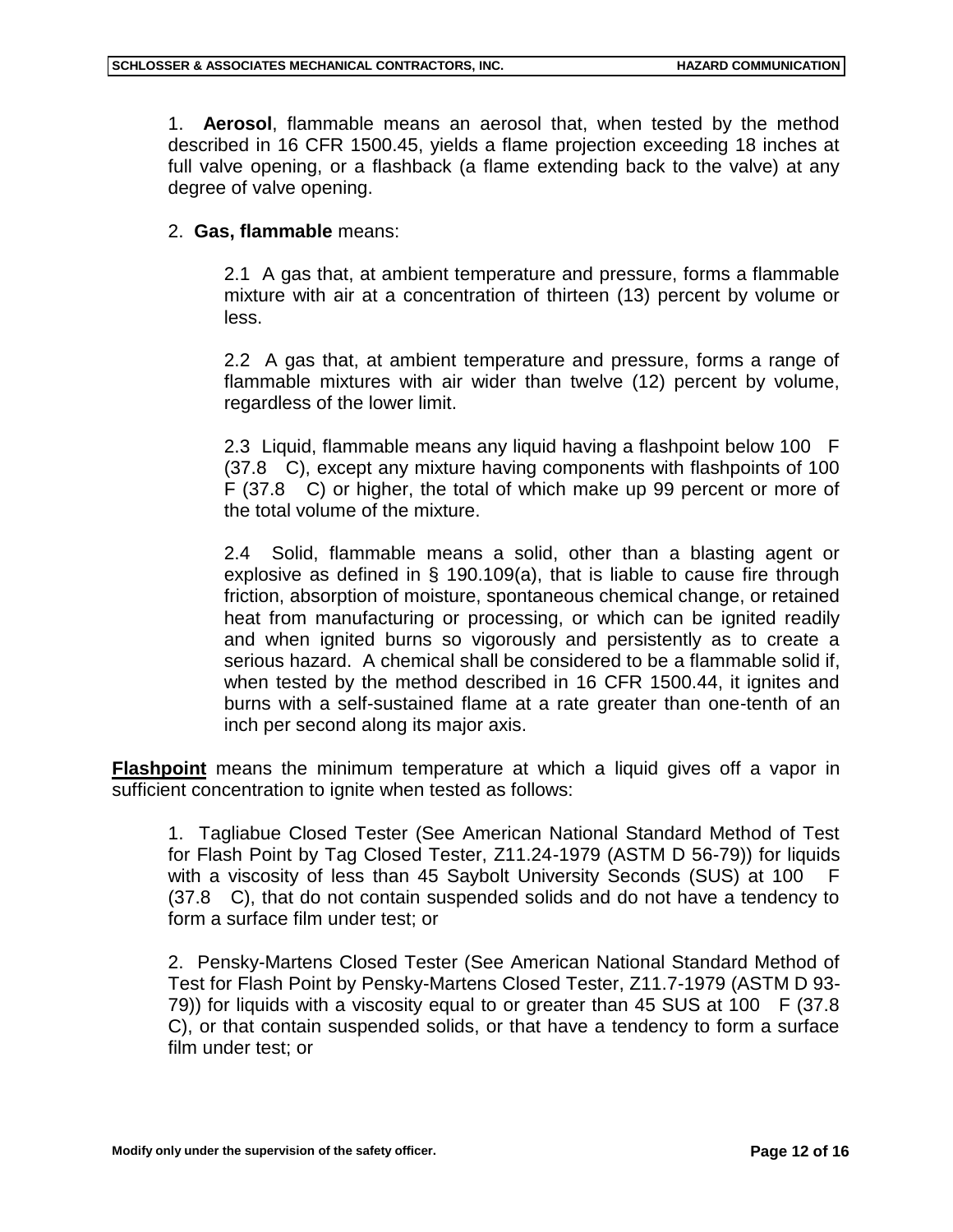3. Setaflash Closed Tester (see American National Standard Method of Test for Flash Point by Setaflash Closed Tester (ASTMD 3278-78)). Organic peroxides, which undergo autoaccelerating thermal decomposition, are excluded from any of the flashpoint determination methods specified above.

**Foreseeable emergency** means any potential occurrence such as, but not limited to, equipment failure, rupture of containers, or failure of control equipment which could result in an uncontrolled release of a hazardous chemical into the workplace.

**Hazard category** means the division of criteria within each hazard class, e.g., oral acute toxicity and flammable liquids include four hazard categories. These categories compare hazard severity within a hazard class and should not be taken as a comparison of hazard categories more generally.

**Hazard class** means the nature of the physical or health hazards, e.g., flammable solid, carcinogen, oral acute toxicity.

**Hazard not otherwise classified (HNOC)** means an adverse physical or health effect identified through evaluation of scientific evidence during the classification process that does not meet the specified criteria for the physical and health hazard classes addressed in this section. This does not extend coverage to adverse physical and health effects for which there is a hazard class addressed in this section, but the effect either falls below the cut-off value/concentration limit of the hazard class or is under a GHS hazard category that has not been adopted by OSHA (e.g., acute toxicity Category 5).

**Hazard statement** means a statement assigned to a hazard class and category that describes the nature of the hazard(s) of a chemical, including, where appropriate, the degree of hazard.

**Hazardous chemical** means any chemical which is a physical hazard or a health hazard.

**Hazard warning** means any words, pictures, symbols, or combination thereof appearing on a label or other appropriate form of warning which convey the hazard(s) of the chemical(s) in the container(s).

**Health hazard** means a chemical for which there is statistically significant evidence based on at least one study conducted in accordance with established scientific principles that acute or chronic health effects may occur in exposed employees. The term health hazard includes chemicals which are carcinogens, toxic or highly toxic agents, reproductive toxins, irritants, corrosives, sensitizers, hepatotoxins, nephrotoxins, neurotoxins, agents which act on the hematopoietic system, and agents which damage the lungs, skin, eyes, or mucous membranes. Appendix A, to 29 CFR 1910.1200 provides further definitions and explanations of the scope of health hazards covered by this section, and Appendix B, 29 CFR 1910.1200 describes the criteria to be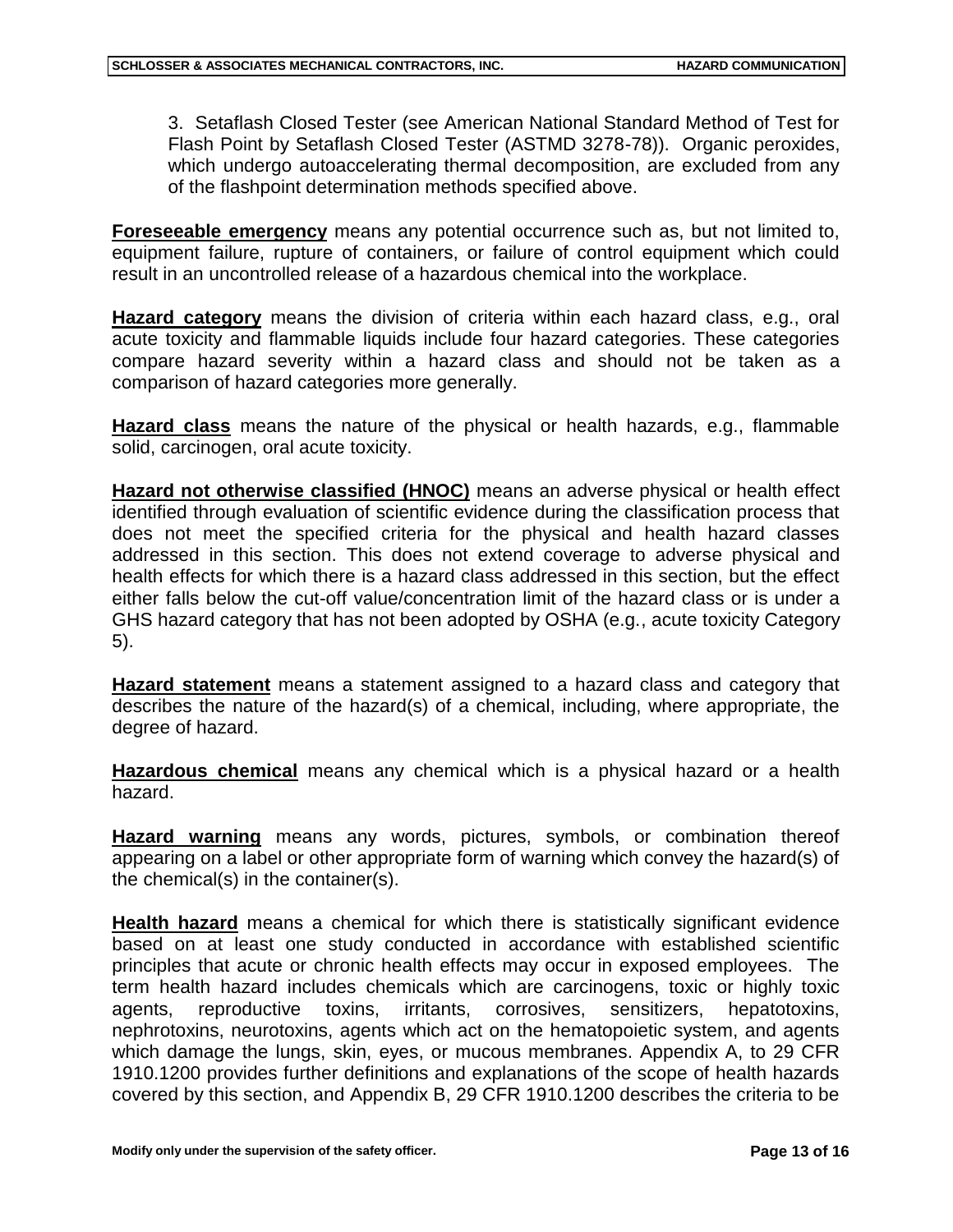used to determine whether or not a chemical is to be considered hazardous for purposes of this standard practice instruction.

**Identity** means any chemical or common name which is indicated on the Safety Data Sheet (MSDS) for the chemical. The identity used shall permit cross-references to be made among the required list of hazardous chemicals, the label and the MSDS.

**Immediate use** means that the hazardous chemical will be under the control of and used only by the person who transfers it from a labeled container and only within the work shift in which it is transferred.

**Importer** means the first business with employees within the Customs Territory of the United States which receives hazardous chemicals produced in other countries for the purpose of supplying them to distributors or employers within the United States.

**Label** means any written, printed, or graphic material, displayed on or affixed to containers of hazardous chemicals.

**Safety Data Sheet (SDS)** means written or printed material concerning a hazardous chemical which is prepared in accordance with 29 CFR 1910.1200, paragraph (g).

**Mixture** means any combination of two or more chemicals if the combination is not, in whole or in part, the result of a chemical reaction.

**Organic peroxide** means an organic compound that contains the bivalent -O-Ostructure and which may be considered to be a structural derivative of hydrogen peroxide where one or both of the hydrogen atoms has been replaced by an organic radical.

**Oxidizer** means a chemical other than a blasting agent or explosive as defined in 29 CFR 1910.109(a), that initiates or promotes combustion in other materials, thereby causing fire either of itself or through the release of oxygen or other gases.

**Physical hazard** means a chemical for which there is scientifically valid evidence that it is a combustible liquid, a compressed gas, explosive, flammable, an organic peroxide, an oxidizer, pyrophoric, unstable (reactive) or water-reactive.

**Pictogram** means a composition that may include a symbol plus other graphic elements, such as a border, background pattern, or color, that is intended to convey specific information about the hazards of a chemical. Eight pictograms are designated under this standard for application to a hazard category.

**Precautionary statement** means a phrase that describes recommended measures that should be taken to minimize or prevent adverse effects resulting from exposure to a hazardous chemical, or improper storage or handling.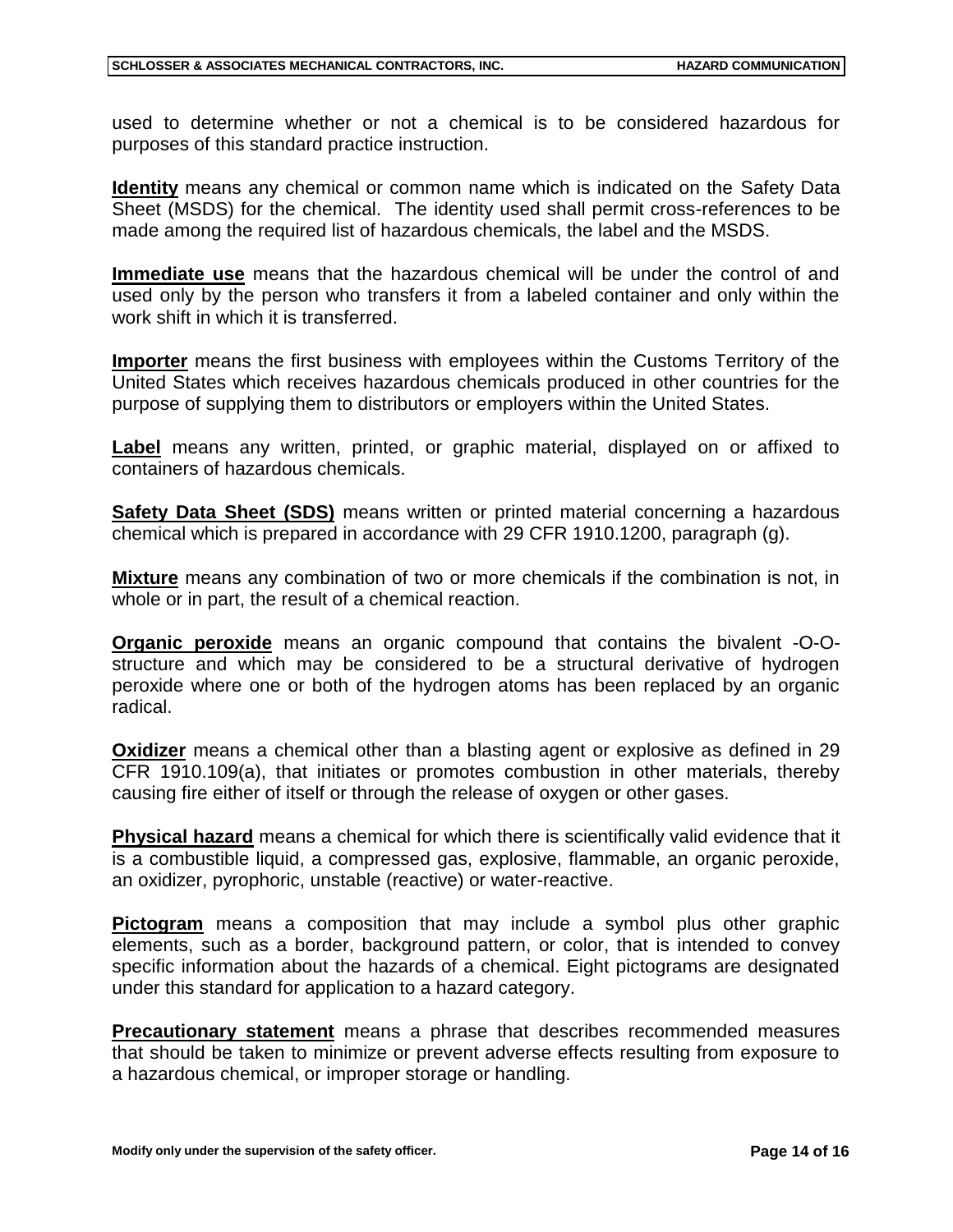**Produce** means to manufacture, process, formulate, or repackage.

**Pyrophoric** means a chemical that will ignite spontaneously in air at a temperature of 130 F (54.4 C) or below.

**Responsible party** means someone who can provide additional information on the hazardous chemical and appropriate emergency procedures, if necessary.

**Safety data sheet (SDS)** means written or printed material concerning a hazardous chemical that is prepared in accordance with paragraph (g) of this section.

**Signal word** means a word used to indicate the relative level of severity of hazard and alert the reader to a potential hazard on the label. The signal words used in this section are "danger" and "warning." "Danger" is used for the more severe hazards, while "warning" is used for the less severe.

**Simple asphyxiant** means a substance or mixture that displaces oxygen in the ambient atmosphere, and can thus cause oxygen deprivation in those who are exposed, leading to unconsciousness and death.

**Specific chemical identity** means the chemical name, Chemical Abstracts Service (CAS) Registry Number, or any other information that reveals the precise chemical designation of the substance.

**Substance** means chemical elements and their compounds in the natural state or obtained by any production process, including any additive necessary to preserve the stability of the product and any impurities deriving from the process used, but excluding any solvent which may be separated without affecting the stability of the substance or changing its composition.

**Specific chemical identity** means the chemical name, Chemical Abstracts Service (CAS) Registry Number, or any other information that reveals the precise chemical designation of the substance.

**Trade secret** means any confidential formula, pattern, process, device, information or compilation of information that is used in an employer's business, and that gives the employer an

opportunity to obtain an advantage over competitors who do not know or use it.

**Unstable (reactive)** means a chemical which in the pure state, or as produced or transported, will vigorously polymerize, decompose, condense, or will become selfreactive under

conditions of shocks, pressure or temperature.

**Use** means to package, handle, react, or transfer.